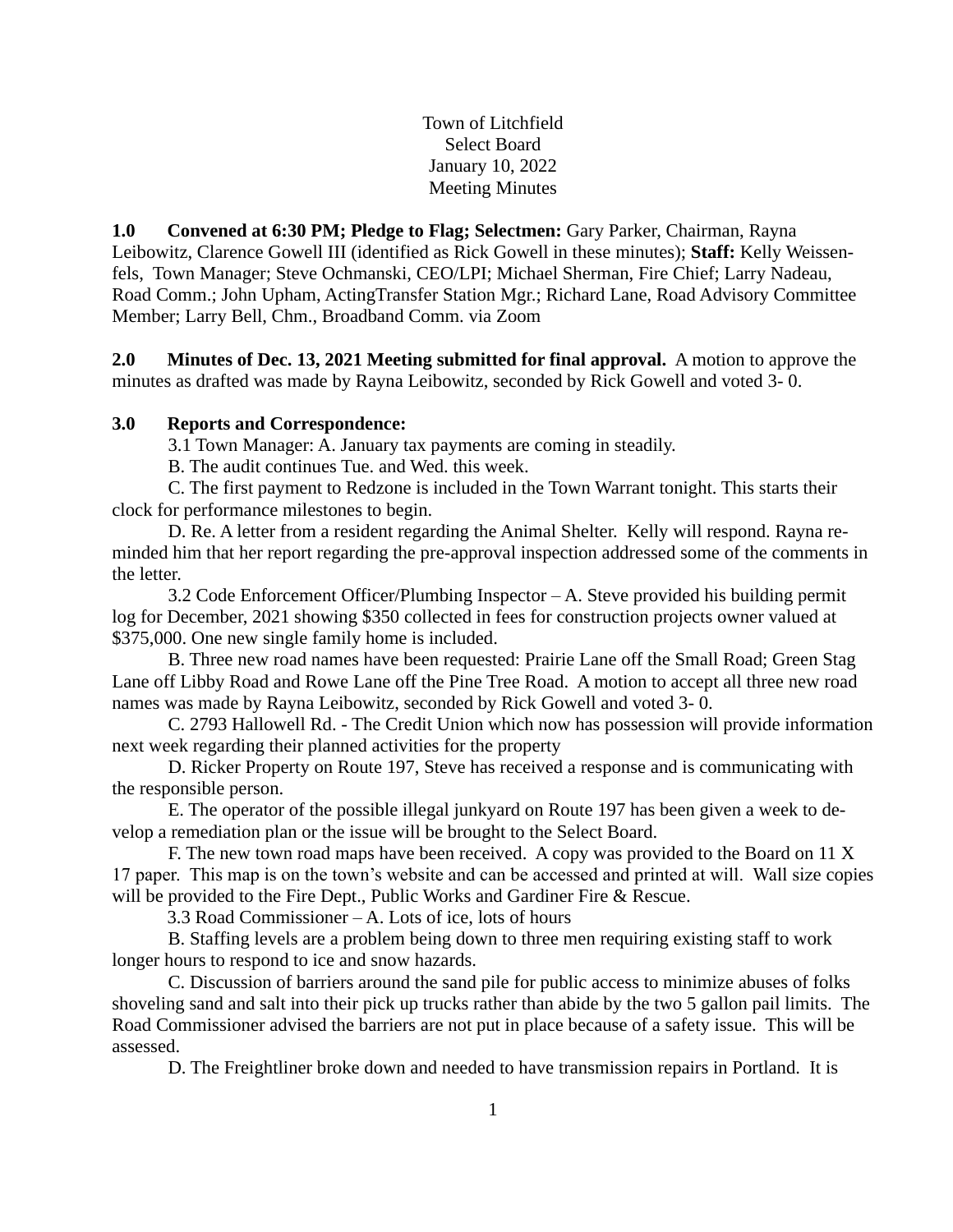back in service.

E. All trucks are ready for the next storm.

3.4 Fire & Rescue – A. Chief Mike Sherman advised the Emergency Medical Responder Class will be completed on Wednesday. He and two others from Litchfield have attended the course and one of the students from Richmond is interested in joining the Litchfield response team.

B. Repairs to the Fire Station boiler accessory are being planned.

C. Some tires have been replaced on the fire truck. They still have a lot of tread but are being taken out of service due to their age.

D. A FD Grant Committee is meeting soon to look for grant opportunities.

E. They have received approval on a Voluntary Fire Assistance Grant that will be used to purchase some equipment. It has a matching requirement so the amount set aside in the budget for this purpose will be utilized.

F. There is discussion under way regarding dispatching and includes the Maine Turnpike Authority. The intent is to improve services.

G. December Responses – 9 Fire Calls including 3 accidents, 2 smoke/odor investigations, 2 structure fires, 1 canceled en-route and 1 power line down. There were 39 EMS calls and Litchfield First Responders were available to respond to 5 of them.

H. The Chief will contact the Maine Turnpike Authority again regarding the traffic light emergency activating devices.

3.5 Emergency Management – Information is being sought regarding availability of training for Shelter Managers.

3.6 Assessing Agent – Zeb was here last week and Ellery is expected this week.

3.7 Transfer Station – A. John Upham provided a written report of activities with the last item addressing snow removal at the Transfer Station. See 4.1 and 6.1 below.

3.8 Broadband Committee – A. Larry, Bell, Chairman, reminded us of the public meeting scheduled for Jan. 27 at 6:30 PM at the Fire Station (thank you, Chief Sherman) to inform folks of the Redzone service and answer any questions they may have. The Town Manager and members of the Broadband Committee are meeting weekly to help Redzone with marketing.

B. The Committee is wrapping up the Franchise Agreement with Charter Spectrum, especially as it relates to the state laws.

3.9 Other Town Committees – none

### **4.0 Agenda Adjustments**

4.1 Transfer Station Storm Procedures See 6.1

4.2 Constable See 6.2

#### **5.0 Scheduled Business**

5.1 Gardiner Ambulance Service Enhancements – paths forward, Chief Rick Sieberg provided an electronic presentation regarding proposals to enhance response capabilities of the Gardiner Fire and Rescue specifically relating to emergency medical response. A printed copy of the presentation will be included with the paper copy of these minutes when filed. If all the member towns support the proposed changes, Gardiner Fire & Rescue will seek a multi-year contract with all the towns to ensure financial obligations can be met.

5.2 64 Ferrin Rd., L. Ridley – CEO – status of inadequate septic system – Steve Ochmanski, CEO, advised the tenant in this home is moving out Jan. 31, 2022. If they are not out, the landlord